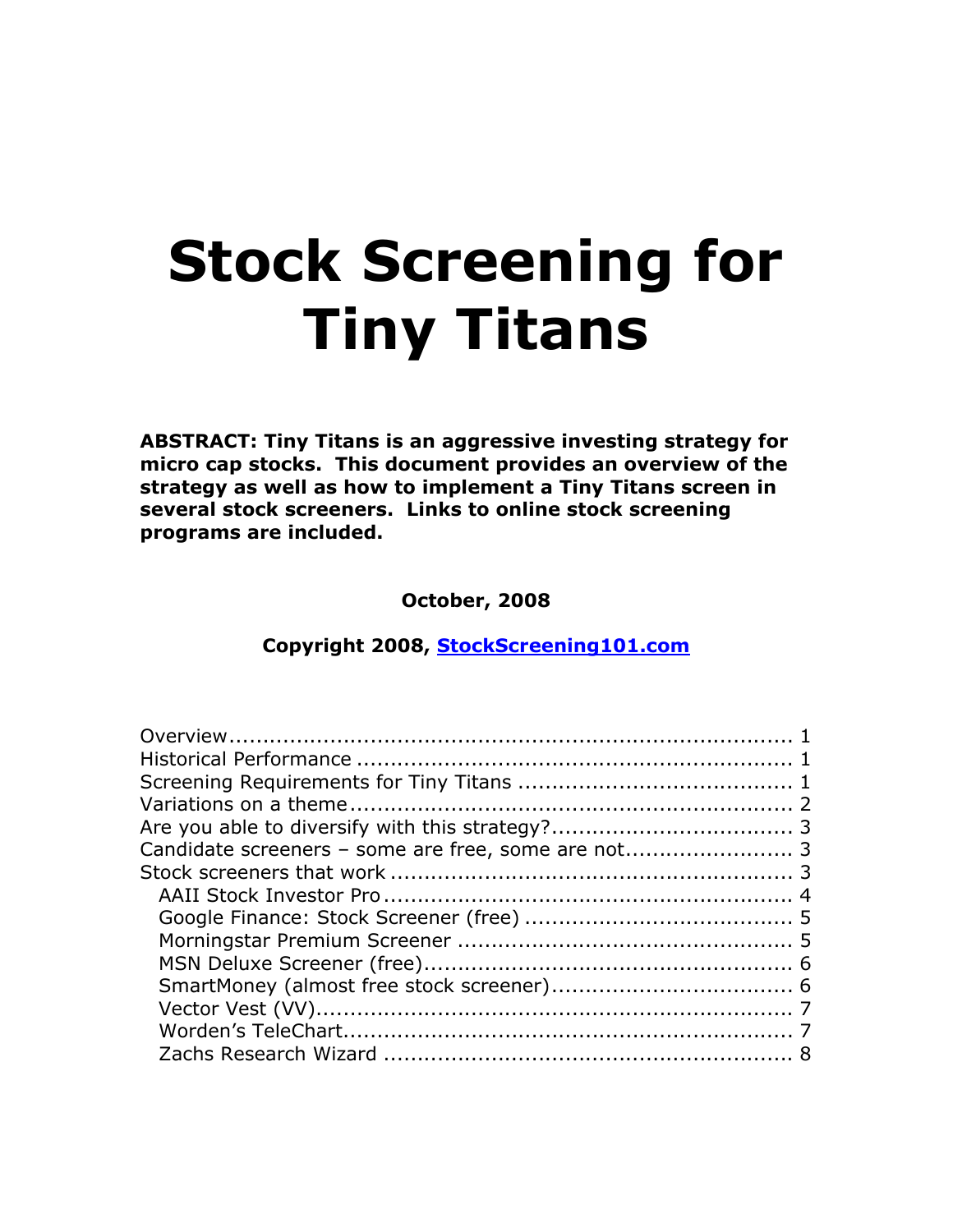# **Overview**

In his 2006 book, *Predicting the Markets of Tomorrow*, James P O'Shaughnessy unveils Tiny Titans - a micro cap strategy that includes both a value component and a momentum component.

In previous books, O'Shaughnessy avoided micro cap strategies but developed this one for the following reasons:

- Micro-cap stocks have little or no analyst coverage so are often overlooked or ignored
- Micro-cap stocks have low correlation with the S&P 500 (0.66) so they can be included in a diversified investment strategy

If you are interested in micro cap stocks, Tiny Titans requires minimal data for screening and has a published historical performance.

# **Historical Performance**

From 1951 through 2004, the strategy had a **real** average annual return of almost 19%. Keep in mind that real return is the return above and beyond inflation. Not too shabby!

The downside to that kind of performance is volatility. The standard deviation from the average return (24.6% when not adjusted for inflation) is about 39%. This means 95% of the time the returns were between a **loss** of 53% and a gain of 102%. Not a strategy for the rent money.

AAII Stock Investor Pro offers a variation of the Tiny Titans as one of their pre-defined screens (one of the major differences is the refresh rate). The published performance of the AAII screen since 1998 is the highest of all their pre-defined screens. It has the highest return even with a 33% drawdown from July 2007 to June 2008. You can view the [historical performance of the monthly AAII screen here](http://www.aaii.com/stockscreens/performance.cfm).

# **Screening Requirements for Tiny Titans**

|            | <b>Data Field</b>          | <b>Operator</b> | <b>Parameter</b> |
|------------|----------------------------|-----------------|------------------|
|            | Market capitalization      | $>=$            | US \$25 million  |
| <b>AND</b> | Market capitalization      | $\leq$ $=$      | US \$250 million |
| AND        | Price-to-Sales (P/S) Ratio | $\leq$ $=$      | 1.0              |
| <b>AND</b> | Exchange                   | Not Equal       | <b>OTC</b>       |
| AND        | 1 Year Price Appreciation  | Maximum         |                  |

The Tiny Titans data requirements are as follows: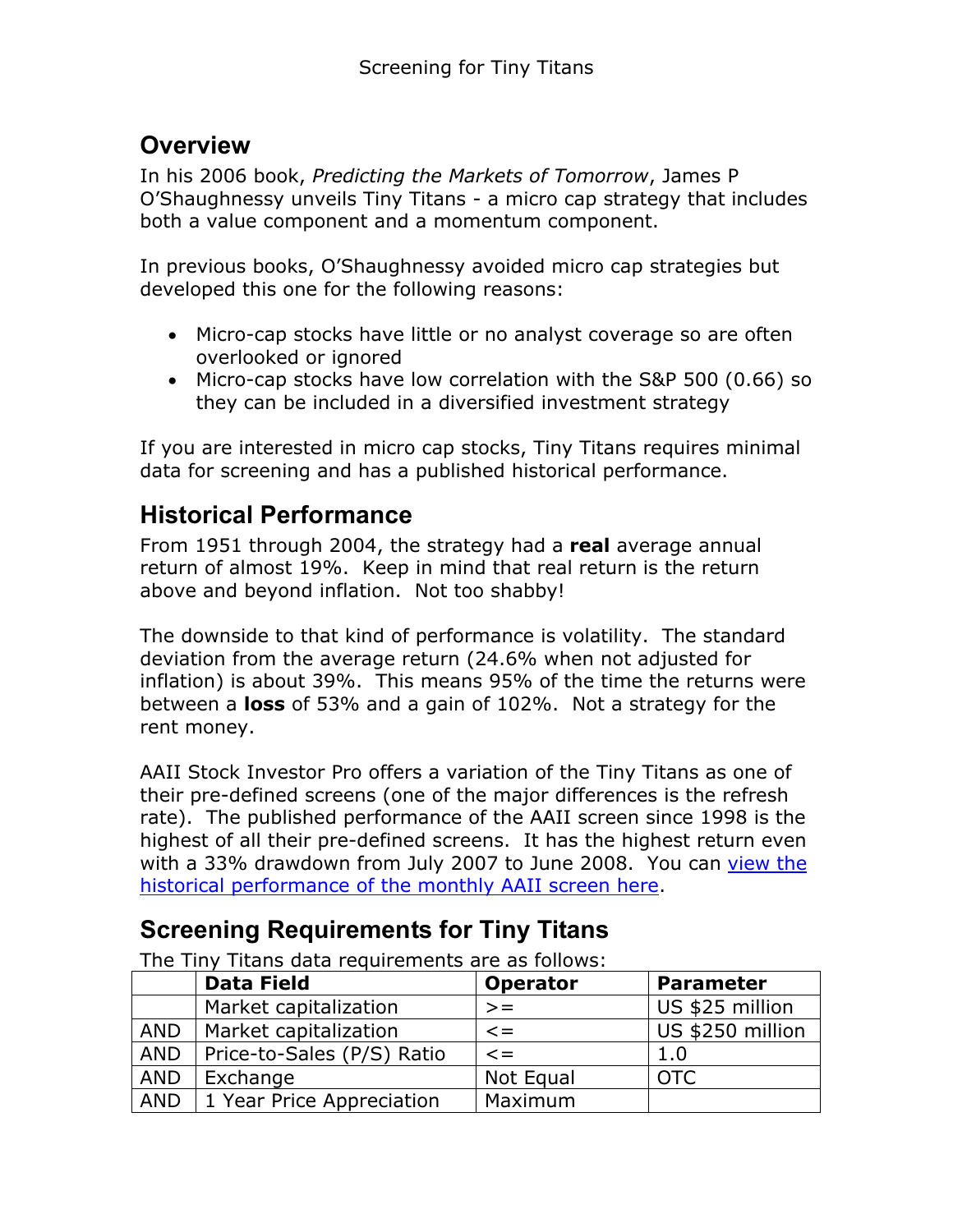Market capitalization is the market value of the common stock. It is calculated by multiplying the number of shares (common stock) by the current price of the stock. A stock with 10 million shares outstanding with a price per share of \$3 would have a market cap of \$30 Million.

The price-to-sales ratio (P/S) is a valuation measure calculated by dividing the price per share of stock by the annual sales per share of stock. It represents how much each dollar of annual sales would cost an investor.

In the market cap example, if the company had \$60 Million in annual sales it would have sales of \$6 per share since it has 10 million shares of stock outstanding. It would then have a P/S of 0.5 (\$3 per share stock price divided by \$6 per share of annual sales).

The published strategy selects the top 25 companies with the highest price appreciation over the last year. From a screening perspective, price appreciation could be percent gain or relative strength.

The published holding period (the basis for the published performance) is one year.

O'Shaughnessy places value on trading liquidity. When describing the universe of liquid stocks, he puts the minimum at \$500,000 of the stock traded per day. We will stretch this a little and insist instead that a minimum of 100,000 shares of stock trade per day. This is partly because many free screeners do not offer dollar volume as a screenable field.

| <b>Data Field</b>            | Operator     | Parameter |
|------------------------------|--------------|-----------|
| AND   Average trading volume | Greater than | 100,000   |

## **Variations on a theme**

Academic research (Lakonishok et al) supports the idea that a relative valuation works as well as an absolute valuation. For example, if a Price/Book ratio less than 1 is the desired valuation, it is just as valid to seek a company with a Price/Book ratio less than its Industry Price/Book ratio.

The same is true for Price Earnings ratios, Price/Sales ratios and High Yield. In the case of the Tiny Titans, you may want to consider Price/Sales less than Industry Price/Sales. We will note if Industry P/S is an option when considering the various screeners.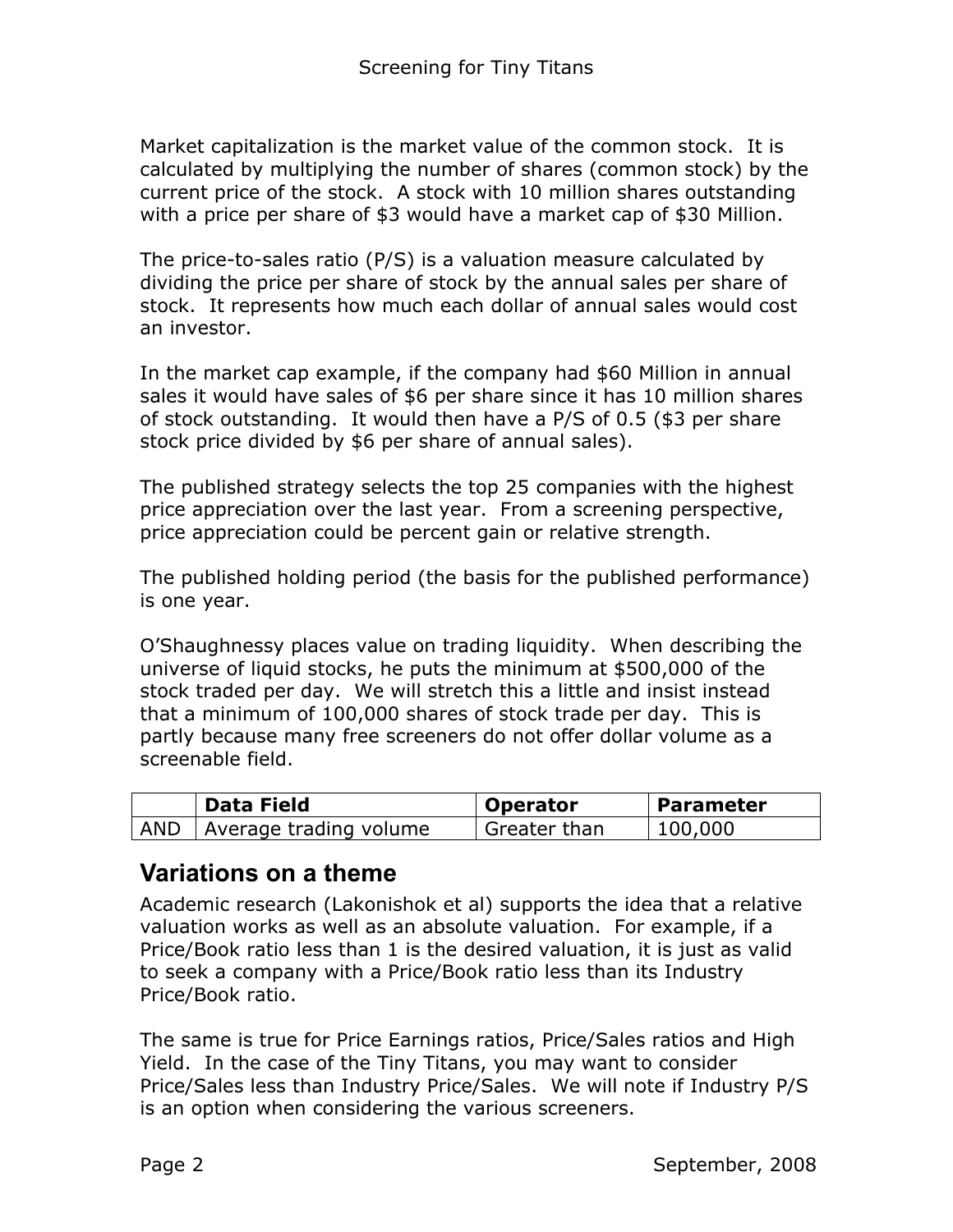If you decide to use relative P/S instead of absolute P/S, the data requirement for the Price/Sales parameter would become:

| Data Field                       | <b>Operator</b> | <b>Parameter</b> |
|----------------------------------|-----------------|------------------|
| AND   Price-to-Sales (P/S) Ratio | Less than       | Industry P/S     |

# **Are you able to diversify with this strategy?**

A diversified investment strategy often includes a micro cap investing component. If this is a goal of yours, please consider the following.

Even if you stick with a 1 year holding period for 25 stocks, round trip trading costs could force a large commitment of capital. For example, suppose the round trip trade costs \$15 for each of the stocks. To keep trading costs below 1%, each position would be \$1500.

Therefore, for 25 stocks, the minimum total capital required would be \$37,500. But since an aggressive strategy is only a small part of most portfolios (say 10%), the total portfolio would need to be \$375,000 at a minimum.

Using micro cap mutual funds is a realistic alternative for smaller portfolios desiring a micro cap component. Save the time and effort required to manage a micro cap stock component until you have both the capital and the time. Just remember to find a mutual fund (or ETF) with the appropriate market cap.

## **Candidate screeners – some are free, some are not**

There are two kinds of stock screeners - ones that are free and ones that are not. Surprisingly, not all the free screeners are capable of screening for a simple strategy like Tiny Titans.

The ones that cannot handle the titans (and the reasons):

- AOL (free) no 1 year price change or relative strength
- CNBC (free) trading volume is not available
- MarketWatch (free) no market cap or P/S available
- Morningstar **Free** Screener no P/S or trading volume available
- Yahoo! (free) trading volume is not available

# **Stock screeners that work**

Two of the free online screeners can run the Tiny Titan screen: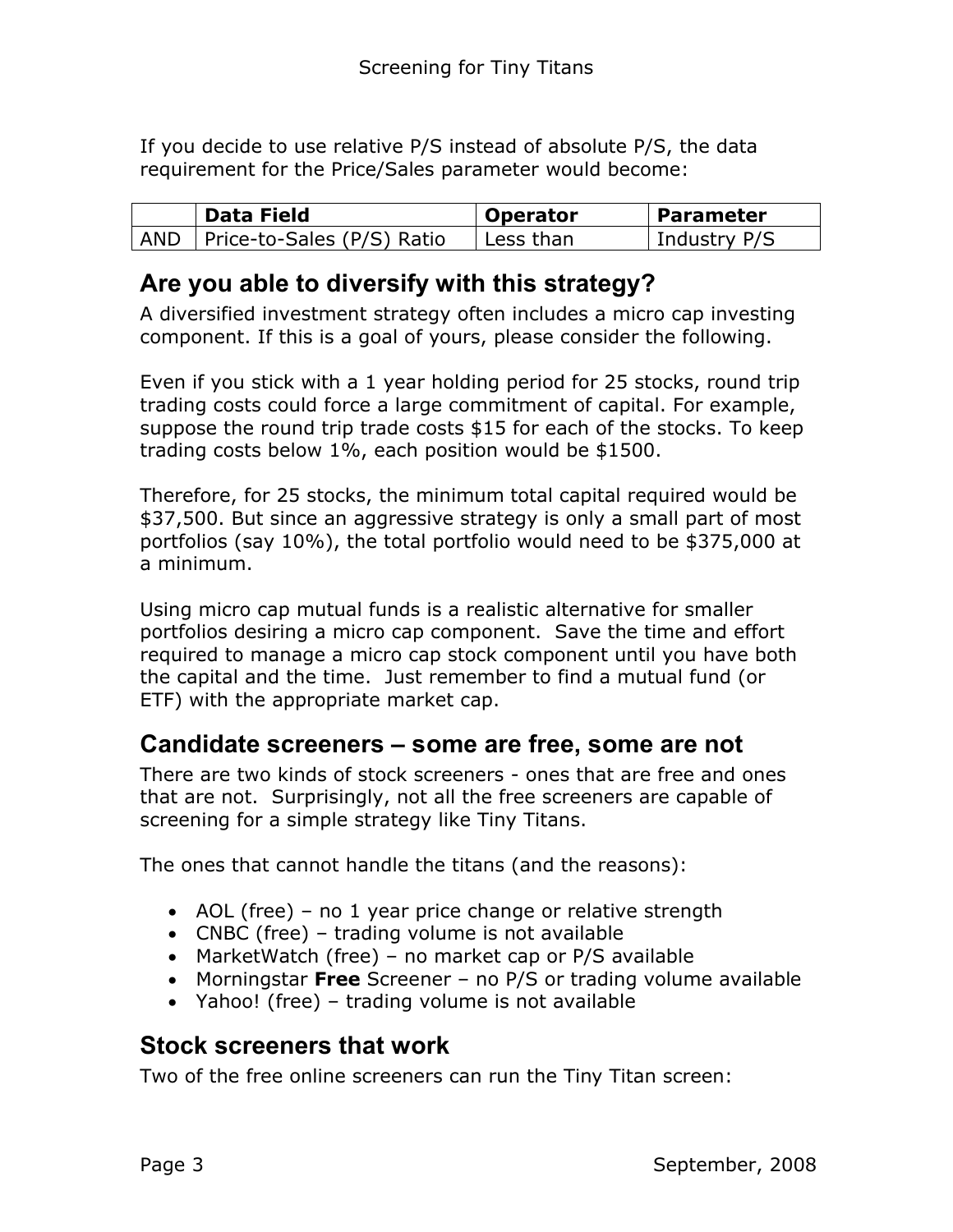- MSN Deluxe Screener
- Google Finance: Stock Screener

Screeners provided by your broker may also run the Tiny Titan screen. For example, if you are a TD Ameritrade client, their screener is free to you and it can screen for Tiny Titans.

If you already own one of the following fee-based screeners, they work fine but may require a little work to set up or to report the results.

- AAII Stock Investor Pro
- Morningstar Premium Screener
- SmartMoney
- Vector Vest
- Worden's TeleChart
- Zacks Research Wizard

The Value Line Investment Survey was not considered for the Tiny Titans screen since it deals primarily with larger cap stocks. The data fields are present to do the screening but, with the large cap stocks universe, no companies would pass the screen.

## *AAII Stock Investor Pro*

Although the AAII screener comes with a pre-defined Tiny Titans screen, it is slightly different than the published version. All the data described is available. It will be necessary to adjust the 1 year price appreciation value (use either percent gain or relative strength) until at least 25 stocks pass the screen.

After screening, price appreciation must be included in the view of the results. In the price appreciation column, right click on the heading and select sort descending to get the top 25 stocks at the top of the view.

Industry P/S is available in Stock Investor Pro.

It is possible to save the custom screen for later use. Saving it allows you to use the screen for back-testing when data from another time period is loaded.

AAII currently provides point in time monthly data as far back as January 2003 so back-testing is possible. It is clumsy but possible. If you want to back-test but cannot afford the Zachs' product, this is the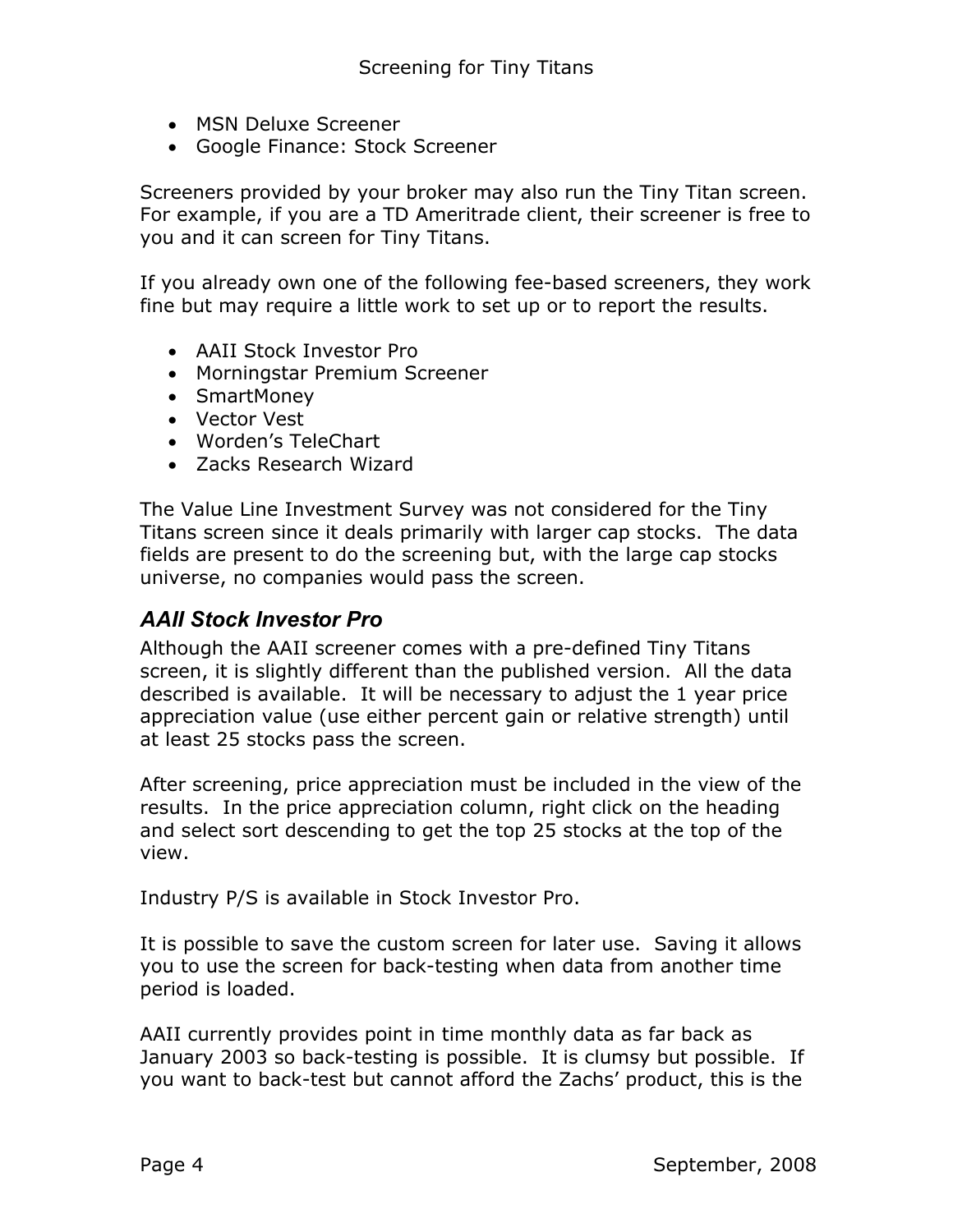screener to choose. All companies that existed at the point in time are available to the back-test.

#### *Google Finance: Stock Screener (free)*

This free screener works but requires some extra effort to get to the results. For example, you must enter a range for every criterion. Once you select the parameters, the default range is the minimum and maximum values of the range. The default value will also imply how to enter the value you want.

Select the following criteria:

- Market Cap (Valuation)
- Average Volume (Volume)
- Price To Sales (Popular)
- 52w Price Change (%) (Price)

Enter the appropriate Min and Max values. Set the drop down boxes to "All Sectors" and "All Exchanges". Adjust the minimum value for the price change until at least 25 companies pass the screen. Right click on the price change column to sort descending.

The graphics are unique and show the distribution of the criteria across all companies. No industry relative P/S is available and no backtesting is available. The screen **cannot** be saved for future reference. [Check the Google Finance screener for yourself.](http://finance.google.com/finance/stockscreener)

#### *Morningstar Premium Screener*

All the data is available for the screen but some are a little hard to find. A description of each data field is provided as it is selected. P/S is available by sector, but not by industry.

It is possible to save the screen criteria for later use. Normally it is best to save the screen by the strategy name – Tiny Titans in this case. In order to sort the results by relative strength, you must view the results of the screen by the strategy name.

Morningstar proprietary rating (star) system is also available within the screener and may prove useful to increase performance.

If you do not subscribe to this screener, a 2 week trial is available. You can [examine the Morningstar Premium Screener offer by following this](http://screen.morningstar.com/AdvStocks/Selector.html)  [link](http://screen.morningstar.com/AdvStocks/Selector.html).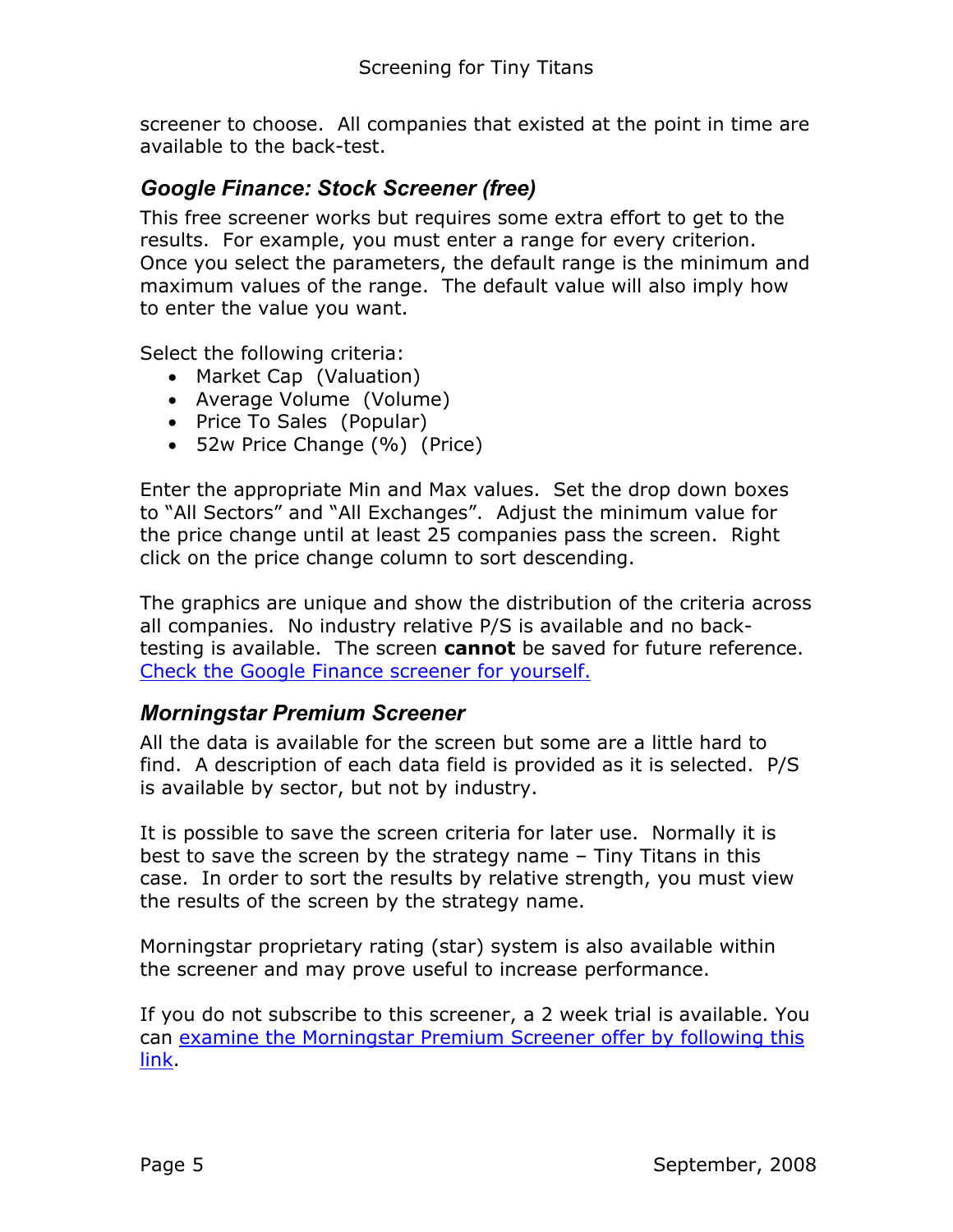## *MSN Deluxe Screener (free)*

This is generally regarded as the best free screener. All data required for the Tiny Titans strategy is available.

Select the following criteria:

- Market Capitalization (Company Basics)
- Price/Sales Ratio (Price Ratios)
- Avg. Daily Vol. Last Month (Trading & Volume)
- 12-Month Relative Strength (Trading & Volume)
- Exchange (Company Basics)

Enter the appropriate values. For relative strength choose as high as possible and set the number of results to 25 in the Return Top Matches dropdown. You can use industry average P/S if you prefer – it is available. Save the screening criteria under an appropriate name.

In order to eliminate pink sheet and bulletin board stocks, a workaround is necessary. Since the proprietary MSN rating system (Stock Scouter) does not rate these types of stocks, you can select a rating greater than or equal to 1 to eliminate them from consideration.

No back-testing is available.

MSN Deluxe Screener requires a download to your system. If you are not using this screener and want to try it, [click here.](http://moneycentral.msn.com/investor/controls/finderpro.asp)

#### *SmartMoney (almost free stock screener)*

All the data is available for the Tiny Titans screen. One of the nice features is the display of the averages of the variable you are working with. The variable description can also be displayed.

Once the screen is run (press Find Stocks) you will need to sort the results by the 52 week price change. Use the "Make Report" button to create a report which can be exported. You can save your screening criteria.

The relative P/S ratio for the industry is not available. No back-testing is possible.

If you do not subscribe to this screener, a 2 week trial is available. You can [examine the SmartMoney screener offer by following this link.](https://ecommerce.smartmoney.com/ecommerce/login?url=/stockscreener/index.cfm?advtype=stockscreener&adv=tools&rl=1&host=selectdl.smartmoney.com)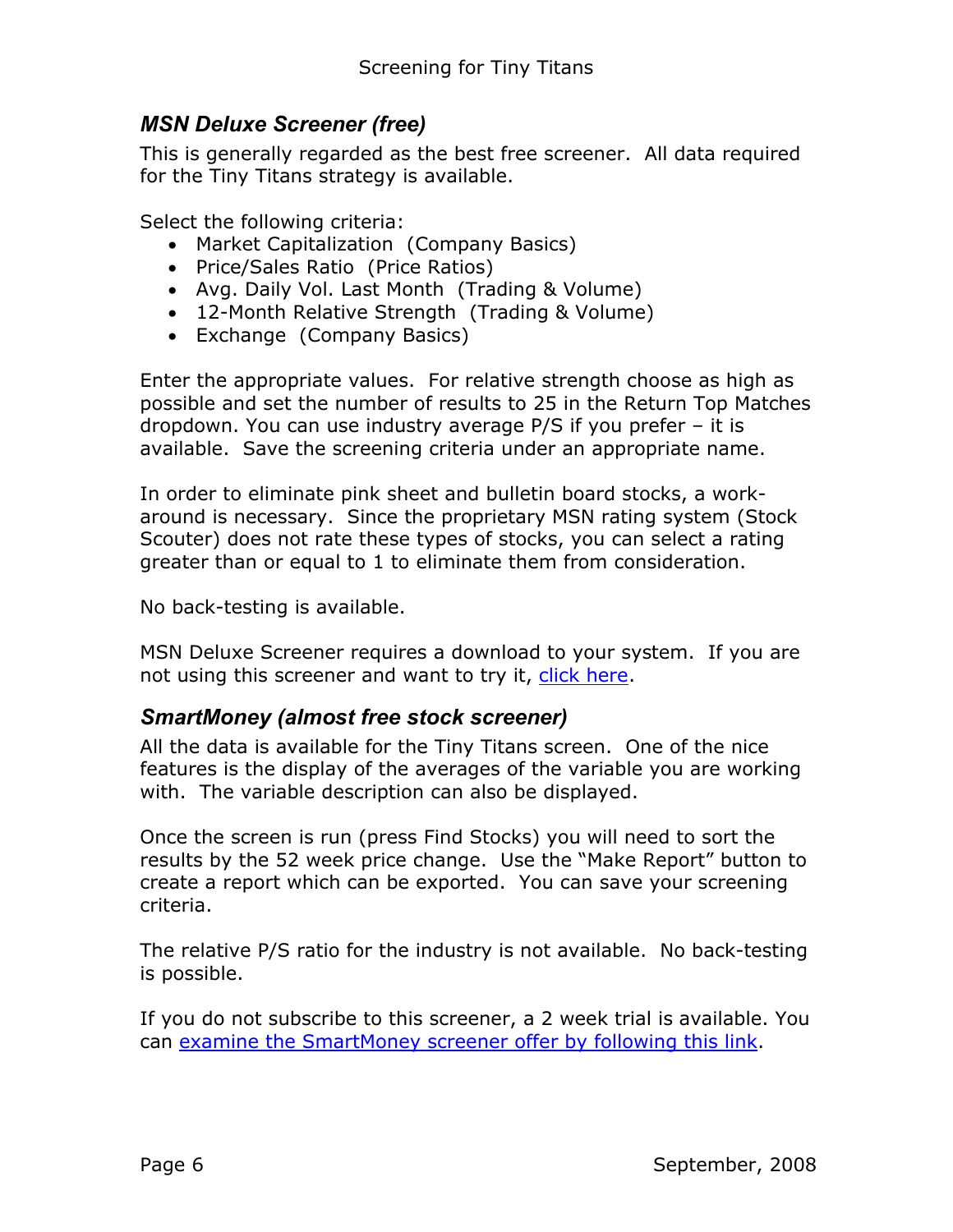## *Vector Vest (VV)*

All the data is available to build a VV UniSearch for Tiny Titans. Select the exchanges (including the options versions) in a positive fashion to eliminate OTC stocks. Create a 52 week price delta and select a value sufficient to find 25 or more stocks. Sort the results by the 52 week price delta.

In order to avoid closed end funds, it is necessary in VectorVest to add Industry Group as one of the parameters. Select the not equal  $(\le)$ operator and then, in selected industries, identify those you want to exclude (market related industries and the VV composite)

Industry relative Price-to-Sales is available in Vector Vest and can be used rather than the absolute value. In addition, VectorVest supplies proprietary indicators that may be useful in improving performance.

NOTE: Back-testing is available in Vector Vest although only surviving companies will be included in the back-test (survivorship bias). This can be an issue when testing in the micro cap universe of stocks.

#### *Worden's TeleChart*

All the data is available in both the Gold and Platinum versions to create a Tiny Titans EasyScan. Select the 3 major US exchanges to eliminate the OTC stocks. I used the 90 day volume and the 1 year Relative Strength (vs. SP-500).

Use the 1 year Relative Strength to sort the results when viewing the EasyScan.

Since TeleChart offers rank instead of value, it may make sense to substitute market cap percentile rank for market cap values since O'Shaughnessy actually recommended adjusting the range for inflation.

It is not possible to substitute industry relative Price-to-Sales in TeleChart. However, there are proprietary technical indicators that may be useful to improve performance.

NOTE: Back-testing is available in TeleChart as an added-cost option although only surviving companies will be included in the back-test (survivorship bias). This can be an issue when testing in the micro cap universe of stocks.